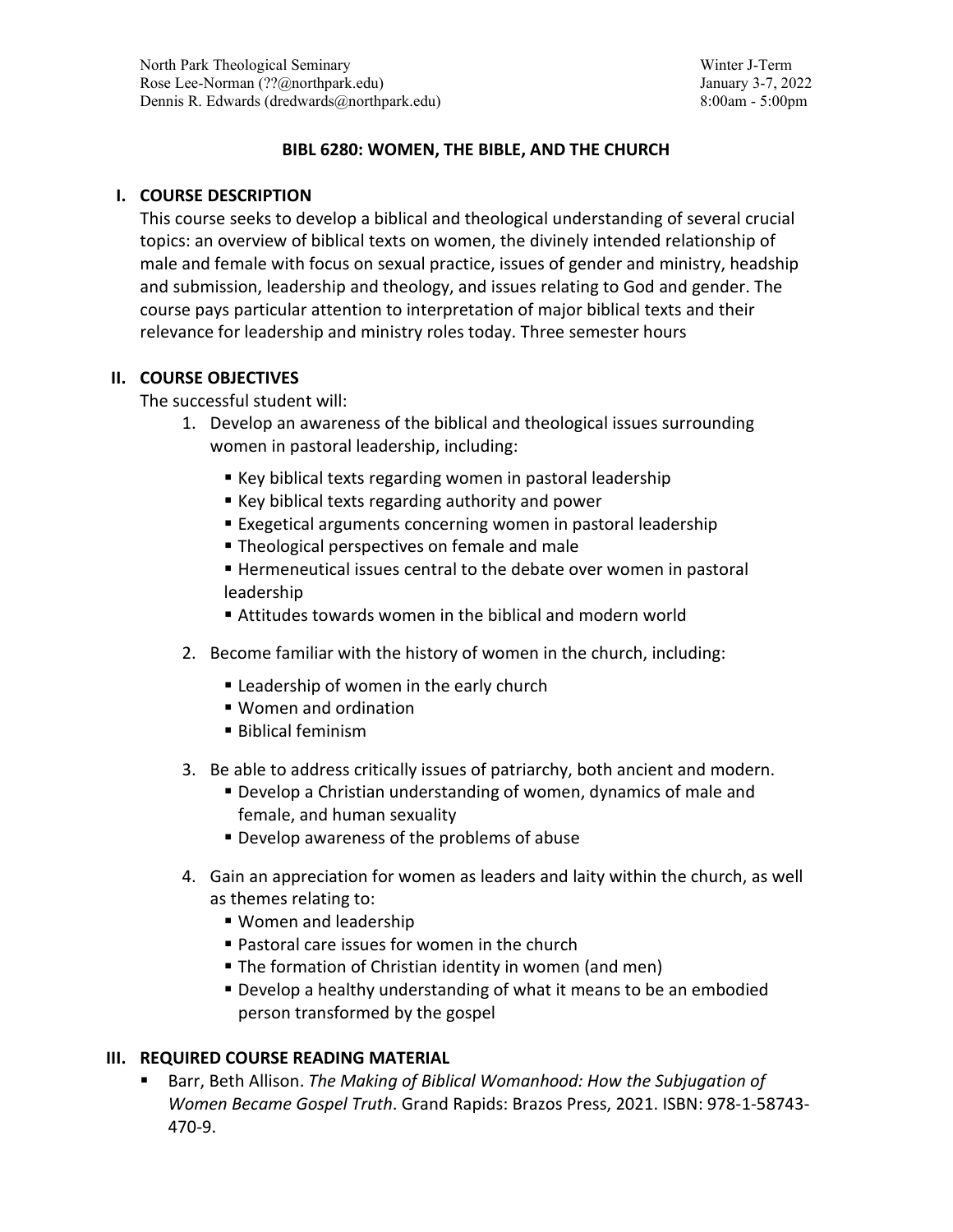- Lee, Dorothy A. *The Ministry of Women in the New Testament: Reclaiming the Biblical Vision for Church Leadership*. Grand Rapids: Baker Academic, 2021. ISBN: 978-1-5409-6308-6.
- See the course schedule for essays and articles available on Canvas.

### **IV. COURSE REQUIREMENTS**

### **Pre-course Reading and Reflection Papers (due on Monday, January 3, 2022)**

1. Write a 1000-word (+/- 15%) essay focused on the call-story of a Christian woman leader who lived any time prior to the 20<sup>th</sup>-Century. You might consult the "Brief Survey **of Women in Church History" document (in Canvas) if you need help getting started with this.**

- Highlight the influences (human, written, etc.) on that sister's call
- Are there parallels to your story—or that of someone you personally know in Christian ministry?
- What about their experience contributes to your understanding of the role of women in the church?

# *Note: This paper requires a degree of research but is not meant to be an exhaustive biography. Our hope is for you to become acquainted with some women leaders of an earlier era and to consider the broader notion of "call" to ministry. Be prepared to discuss your essay on the first day of class, so we can learn from each other's explorations.*

2. Write an 800-word (+/- 10%) essay describing your own experiences related to women's roles in church (or other ministry settings). Consider:

- What Scripture passages governed the role of women in your church/ministry experience?
- What ministries, responsibilities, tasks, or roles did women fill?
- Were there women who nurtured your Christian faith at some point? What forms did that nurture take?

3. Read the required texts (if you don't finish before Jan 3, you'll need to finish by March 7, 2022):

- Barr, Beth Allison. *The Making of Biblical Womanhood: How the Subjugation of Women Became Gospel Truth*. Grand Rapids: Brazos Press, 2021. ISBN: 978-1- 58743-470-9.
- Lee, Dorothy A. *The Ministry of Women in the New Testament: Reclaiming the Biblical Vision for Church Leadership*. Grand Rapids: Baker Academic, 2021. ISBN: 978-1-5409-6308-6.

### **Attendance and Active Participation**

Because this is a week-long course, students are expected to attend all sessions. Please arrive prepared to engage actively in discussion. Class and small group conversations

2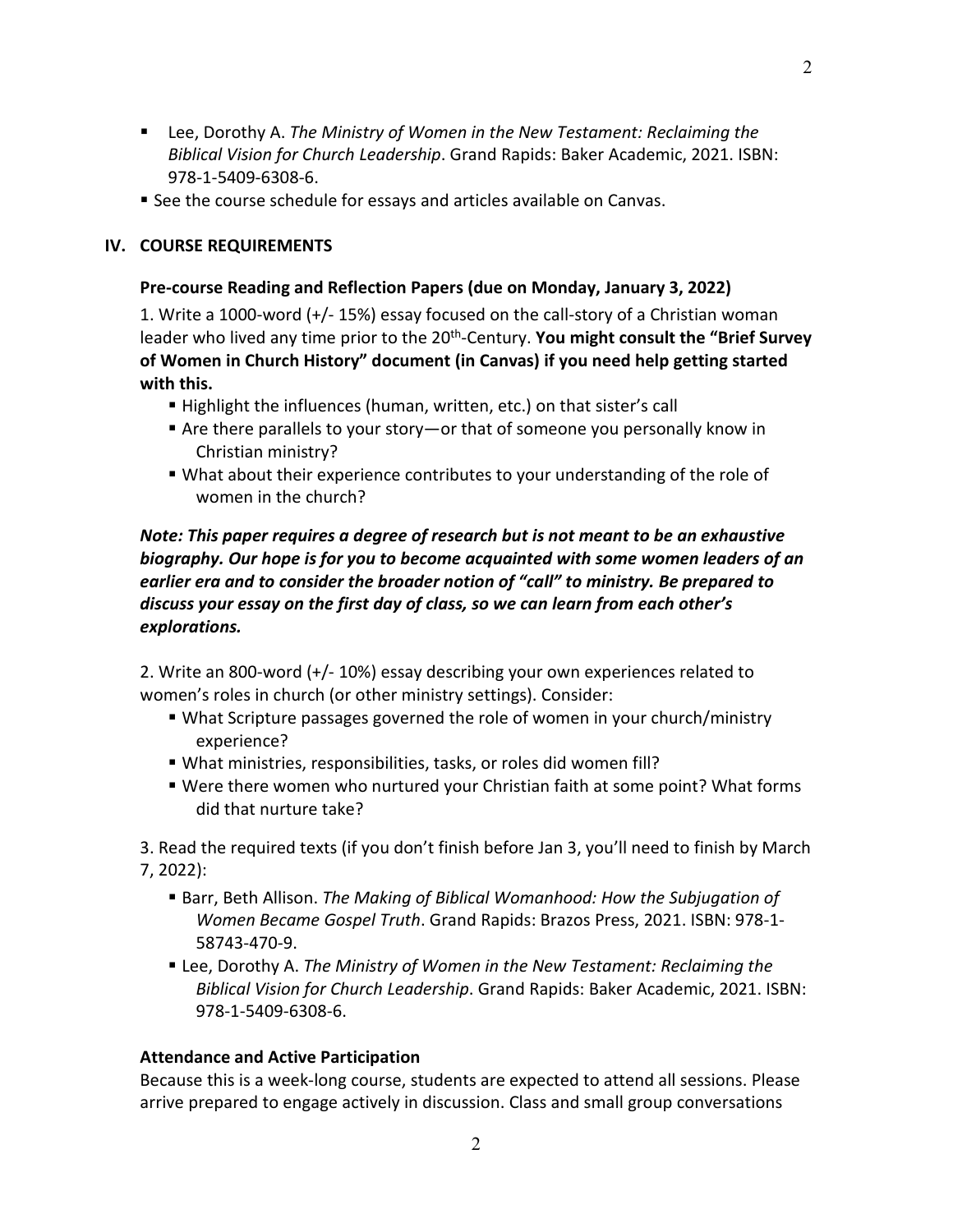should be comfortable spaces that encourage constructive contributions from everyone. To that end, students should come ready to listen, share space (take turns speaking), and respect the views of others.

# **Post-course Assignments (due March 7, 2022)**

1. Read the remainder of the required reading and turn in a reading report.

2. Exegesis Paper (3000 words +/- 10%) on one of the significant texts regarding women in ministry:

- Your paper should focus on **one** major passage, with references to additional passages that both support and challenge your interpretation.
- Your paper should have a section on how this passage relates to the church. This may include how the passage has been interpreted within the church, how it shapes the role of women in the church, or how you would teach it in the church.
- *Your choice of passage should be approved by the instructors by the last day of class: Jan 7, 2022. Guidelines for exegesis papers is in Canvas.*

3. Research Paper (3000 words +/- 10%) addressing one of the following:

- The role of women or a specific woman in the church during a particular historical period (i.e., the first century, the Reformation, the 19th century). You might choose to build upon your pre-course essay, or select a different person.
- The role of women in pastoral leadership in a particular cultural setting (i.e., a denomination, a region, or a particular ethnic group)
- A specific ministry issue related to women (i.e., domestic violence, men and women leading together, body images/issues, empowering girls for discipleship, etc.)
- *A suggested outline for your topic is due on the last day of class: Jan 7, 2022.*
- *This is a class on Women, the Bible, and the Church. So, all three topics need to be addressed in your paper. There should be a biblical component, an ecclesial component, and a component that addresses the relationship or impact on women.*

All papers should be double-spaced and follow standard academic formatting, using Turabian style. They will be turned in via Canvas.

Your exegesis paper and research paper should include a bibliography citing at least seven major sources—at least one of which should be a periodical article. (Bibles, concordances, and lexica do not count!) Quotations, if they must be included, should be confined in footnotes or endnotes rather than in the body of your paper.

3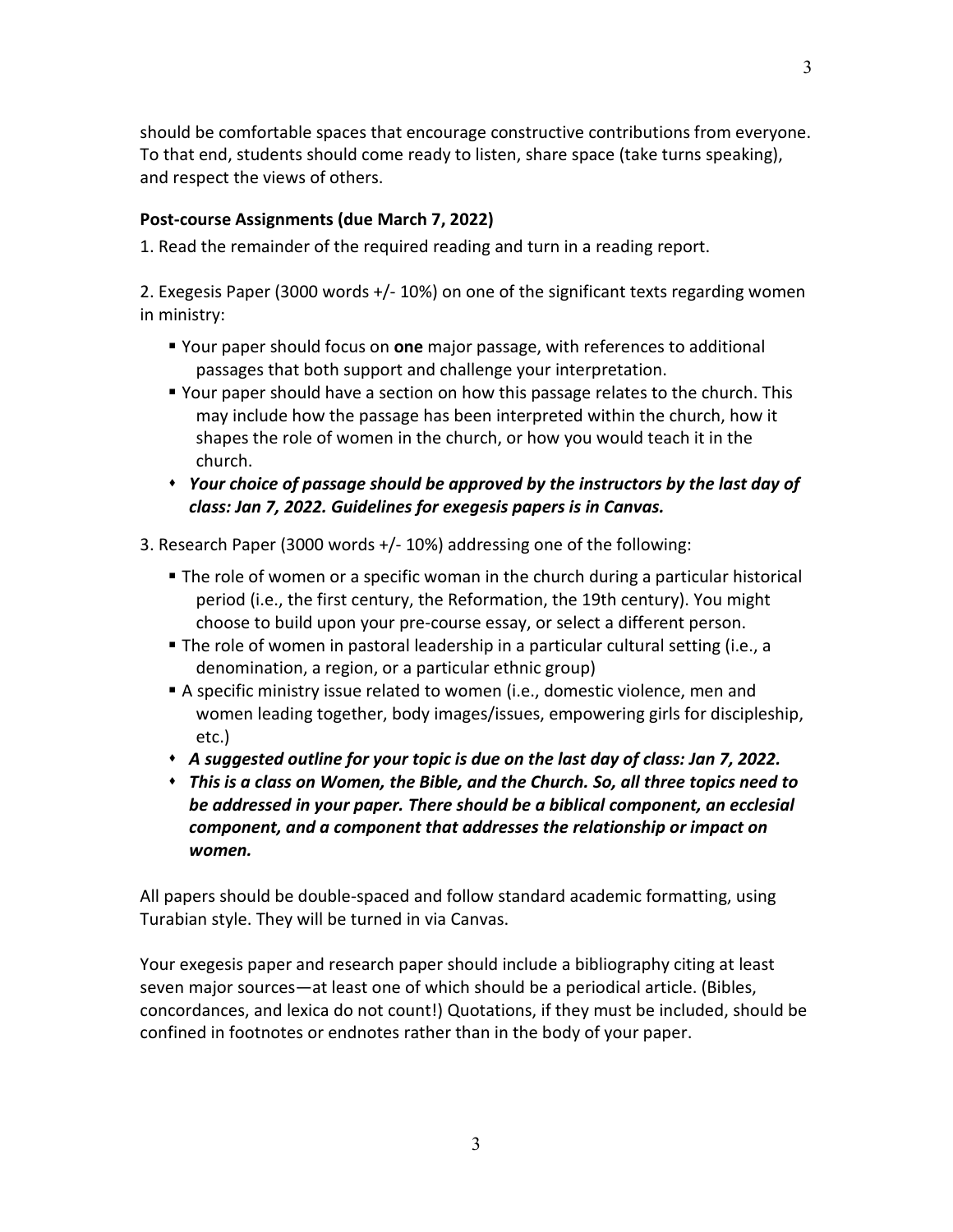#### **V. GRADING**

| Attendance, Participation, Reading | 15% |
|------------------------------------|-----|
| Reading and Reflection Papers      | 25% |
| <b>Biblical Exegesis Paper</b>     | 30% |
| Research Paper                     | 30% |

## **GRADE SCALE, following the scale printed in the** [Seminary Academic Catalog](https://assets.northpark.edu/wp-content/uploads/20180731102109/UMC-15340_Seminary_Academic_Catalog_2017-18-FINAL.pdf)**, p. 21. A: Superior work (A = 95–100; A- = 93–94)**

This grade applies to exceptional work, the quality achieved through excellence of performance, not merely the fulfillment of the course requirements.

### **B: Above average (B+ = 91-92; B = 88-90; B- = 86-87)**

This grade applies to meritorious work, definitely above average, applied to more than the fulfillment of requirements.

#### **C: Average (C+ = 84-85; C = 80-83; C – = 78-79)**

This grade applies to average work that still fulfills the course requirements.

#### **D: Unsatisfactory (D+ = 76-77; D = 72-75; D – = 70-71)**

This grade, while indicating the student has completed a course, is to be understood as reflecting below average work. Course work receiving this grade will not be counted toward a degree.

#### **F: Failure (69 and below)**

To receive credit in the subject, the course must be repeated.

### **VI. STUDENT RESOURCES AND ACADEMIC INTEGRITY**

### **ATTENDANCE**

If you experience difficulties, please speak to the instructor about it. Illness and other unforeseen circumstances beyond your control will be regarded sympathetically, but poor planning on your part is not a good excuse. Poor attendance without good reason will affect your class participation grade. The same principles apply to requests for extensions for reports and papers. Late submission without good reason will result in grade reduction.

#### **ACADEMIC HONESTY**

In keeping with our Christian heritage and commitment, North Park University is committed to the highest possible ethical and moral standards. Just as we will constantly strive to live up to these high standards, we expect our students to do the same. To that end, cheating of any sort will not be tolerated. Students who are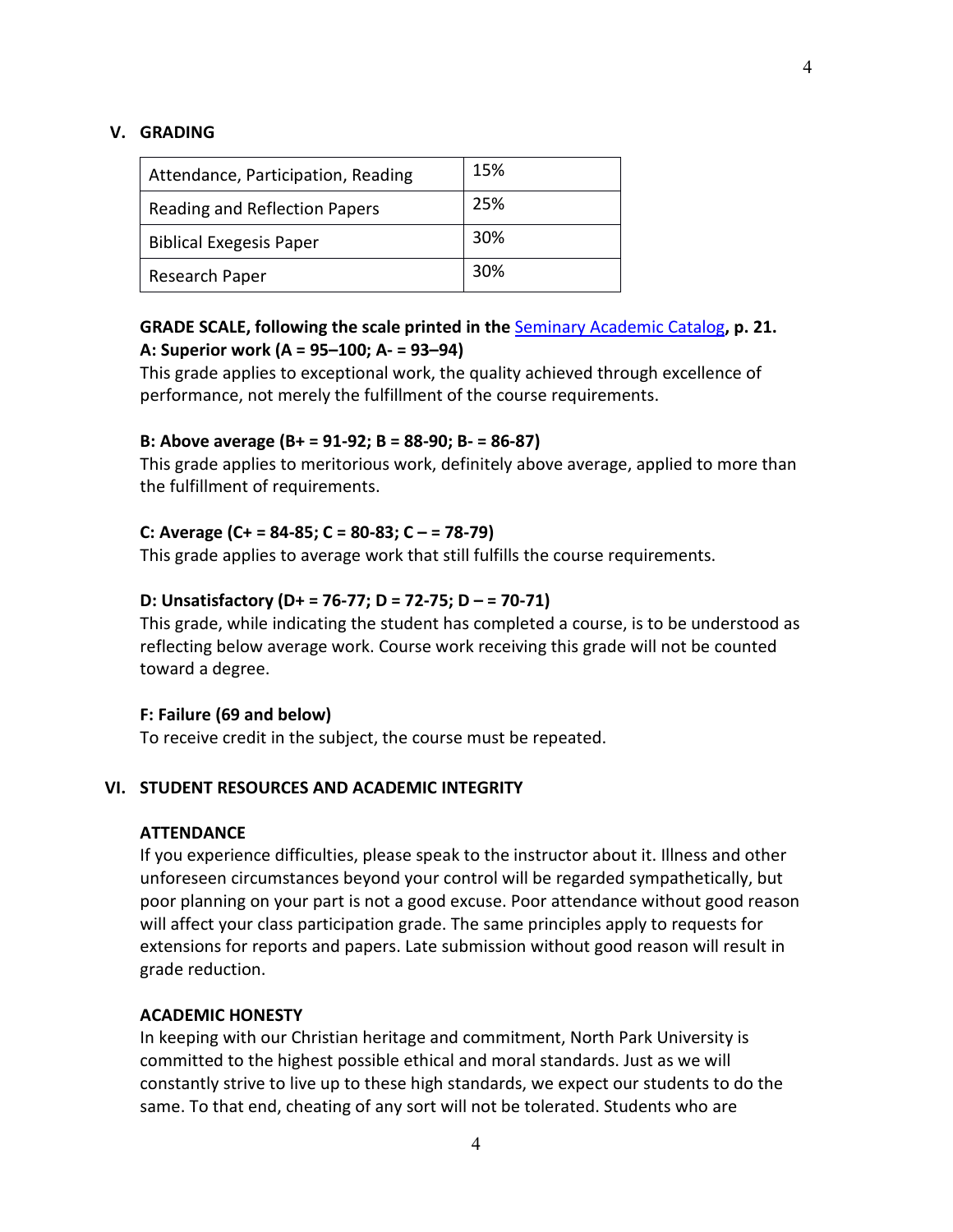discovered cheating will receive a failing grade on the assignment and are subject to discipline up to and including failure of a course and expulsion. Our definition of cheating includes but is not limited to:

- 1. Plagiarism the use of another's work as one's own without giving credit to the individual. This includes using materials from the internet.
- 2. Copying another's answers on an examination.
- 3. Deliberately allowing another to copy one's answers or work.
- 4. Signing an attendance roster for another who is not present.

For additional information, see the Seminary Academic Catalog, pp. 25–27.

## **ACCOMMODATIONS**

Students with disabilities who believe that they may need accommodations in this class are encouraged to contact their program's office (773-244-5619) as soon as possible to ensure accommodations are implemented in a timely manner. For further information, see Seminary Catalog, p. 17 and "Disability Resources" provided through North Park's Office of Student Enrichment Services and Support.

## **TITLE IX**

Students who believe they have been harassed, discriminated against, or involved in sexual violence should contact the Dean of Students (773-244-5565) or Director of Human Resources (773-244-5599) for information about campus resources and support services, including confidential counseling services. As members of the North Park faculty, we are concerned about the well-being and development of our students and are available to discuss any concerns. Faculty are legally obligated to share information with the University's Title IX coordinator in certain situations to help ensure that the student's safety and welfare is being addressed, consistent with the requirements of the law. These disclosures include but are not limited to reports of sexual assault, relational/domestic violence, and stalking.

Please refer to North Park's Safe Community site for contact information and further details.

## **VII. COURSE SCHEDULE: TBD**

| Mon, Jan 3  | Introductions<br>٠<br>Women (throughout<br>history) and the call to<br>ministry<br>Women in the OT | Barr, The Making of Biblical Womanhood<br><b>Bowens on Jarena Lee and Zilpha Elaw, in African</b><br>American Readings of Paul, 73-97<br>Deasy, "Reframing the Issue: Women's Ordination in<br>the ECC"<br>MacHaffie, Her Story, Chps 9 & 10<br>R. G. Branch, "Women," in <i>Dictionary of the Old</i><br><b>Testament, 916-25.</b> |
|-------------|----------------------------------------------------------------------------------------------------|-------------------------------------------------------------------------------------------------------------------------------------------------------------------------------------------------------------------------------------------------------------------------------------------------------------------------------------|
| Tues, Jan 4 | Women in the Greco-<br>Roman World<br>Women in Today's World                                       | ■ Cohick, "Women, Children, and Families in the Greco-<br>Roman World," in The World of the New Testament,<br>179-87.                                                                                                                                                                                                               |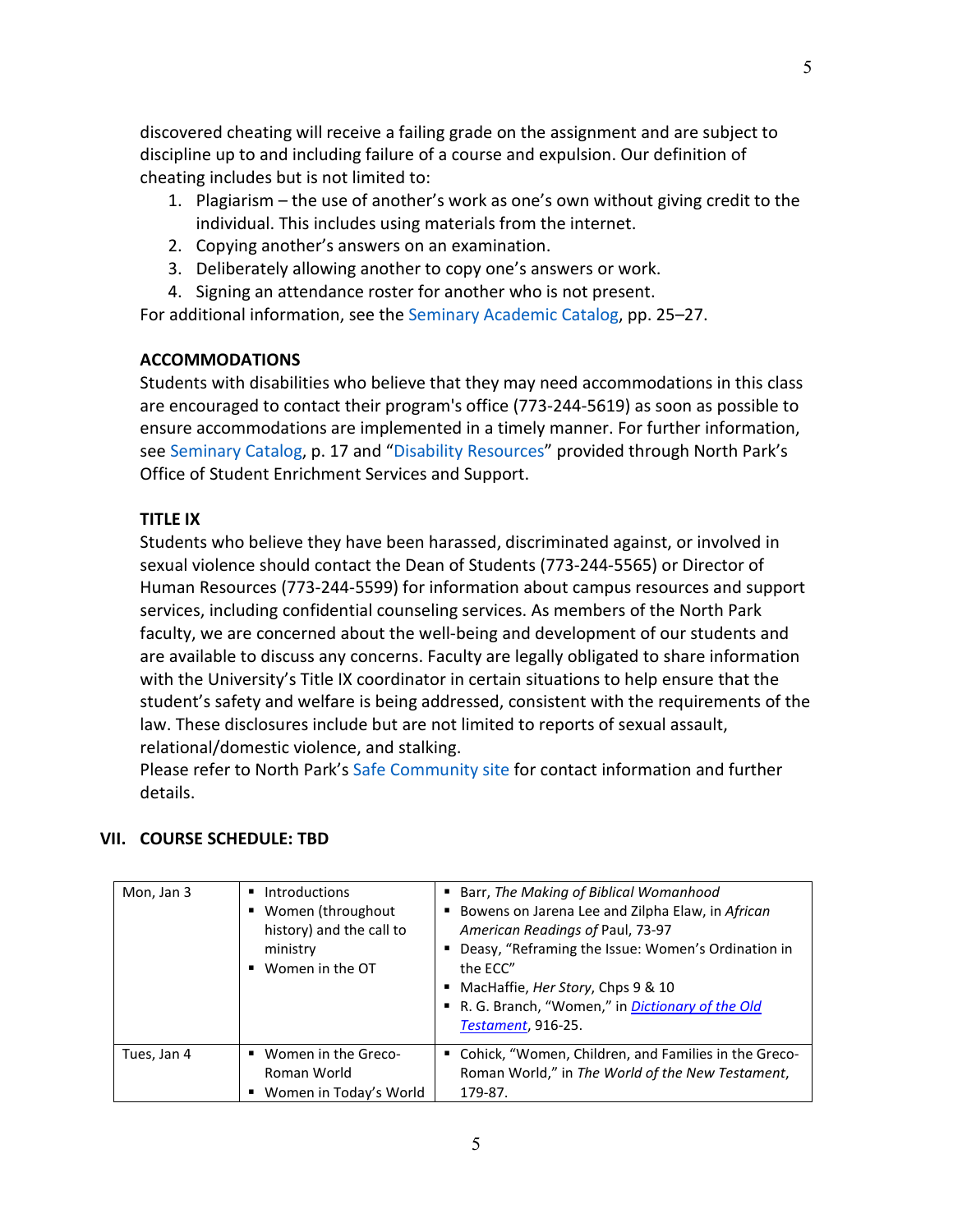|              | Abuse, Violence, and<br>٠<br>other Stressors that<br>Women Endure                              | Lacelle-Petersen, "Supermodels for Jesus: Christian<br>Women and Body Image," in Liberating Tradition, 73-<br>94.<br>Elizabeth O. Pierre, "Sexual Violence: The Sacred<br>Witness of the Church," in Review and Expositor 2018,<br>Vol. 115(3): 362 -371.<br>Gee, "Becoming Leaders," in More Than Serving Tea,<br>174-91.<br>• Chanequa Walker-Barnes, "This Thing Called<br>Strength," in Too Heavy a Yoke |
|--------------|------------------------------------------------------------------------------------------------|--------------------------------------------------------------------------------------------------------------------------------------------------------------------------------------------------------------------------------------------------------------------------------------------------------------------------------------------------------------------------------------------------------------|
| Wed, Jan 5   | ■ The Bible and Women's<br><b>Ecclesial Leadership</b><br>(exploring key biblical<br>passages) | " Westfall, "Authority," in Paul and Gender, 243-78.<br>Craig Blomberg, "A Complementarian Perspective," in<br>Two Views on Women in Ministry, 121-84.<br>Lee, The Ministry of Women in the New Testament                                                                                                                                                                                                    |
| Thurs, Jan 6 | ■ Feminist Biblical<br>Interpretation<br>■ Womanist Biblical<br>Interpretation                 | Gonzalez, "Feminist Theology," in Created in God's<br>Image, 85-107.<br>■ Raquel St. Clair, "Womanist Biblical Interpretation," in<br>True to Our Native Land, 54-62.<br>Mitzi Smith, "Water is a Human Right but it Ain't Free:<br>A Womanist Reading of John 4:1-42," in Womanist<br>Sass and Talk Back, 7-26.                                                                                             |
| Fri, Jan 7   | ■ Women and Men<br>Leading Together                                                            | Becker, "What Men Must Do," in Leading Women, 143-<br>60.                                                                                                                                                                                                                                                                                                                                                    |

### **BIBLIOGRAPHY**

*Required Reading*

Barr, Beth Allison. *The Making of Biblical Womanhood: How the Subjugation of Women Became Gospel Truth*. Grand Rapids: Brazos Press, 2021.

Becker, Carol E. *Leading Women: How Church Women Can Avoid Leadership Traps and Negotiate the Gender Maze*. Nashville: Abingdon Press, 1995. Pages 143-60.

Belleville, Linda L., and James R. Beck, eds. *Two Views on Women in Ministry*. Rev. ed. Counterpoints. Grand Rapids: Zondervan, 2005. Pages 121-84.

Bowens, Lisa M. *African American Readings of* Paul: Reception, Resistance, and Transformation. Grand Rapids: Eerdmans, 2020. Pages 73-97.

Branch, R. G. "Women," in *[Dictionary of the Old Testament: Wisdom, Poetry & Writings](https://web.a.ebscohost.com/ehost/detail/detail?vid=4&sid=1c1b275d-9b09-4a91-9fa7-e82c83e4839a%40sdc-v-sessmgr03&bdata=JkF1dGhUeXBlPXNoaWImc2l0ZT1laG9zdC1saXZlJnNjb3BlPXNpdGU%3d#AN=630319&db=nlebk)*. Edited by Tremper Longman III and Peter Enns. Downers Grove / Nottingham, England: IVP Academic / Inter-Varsity Press, 2008. Pages 916-25.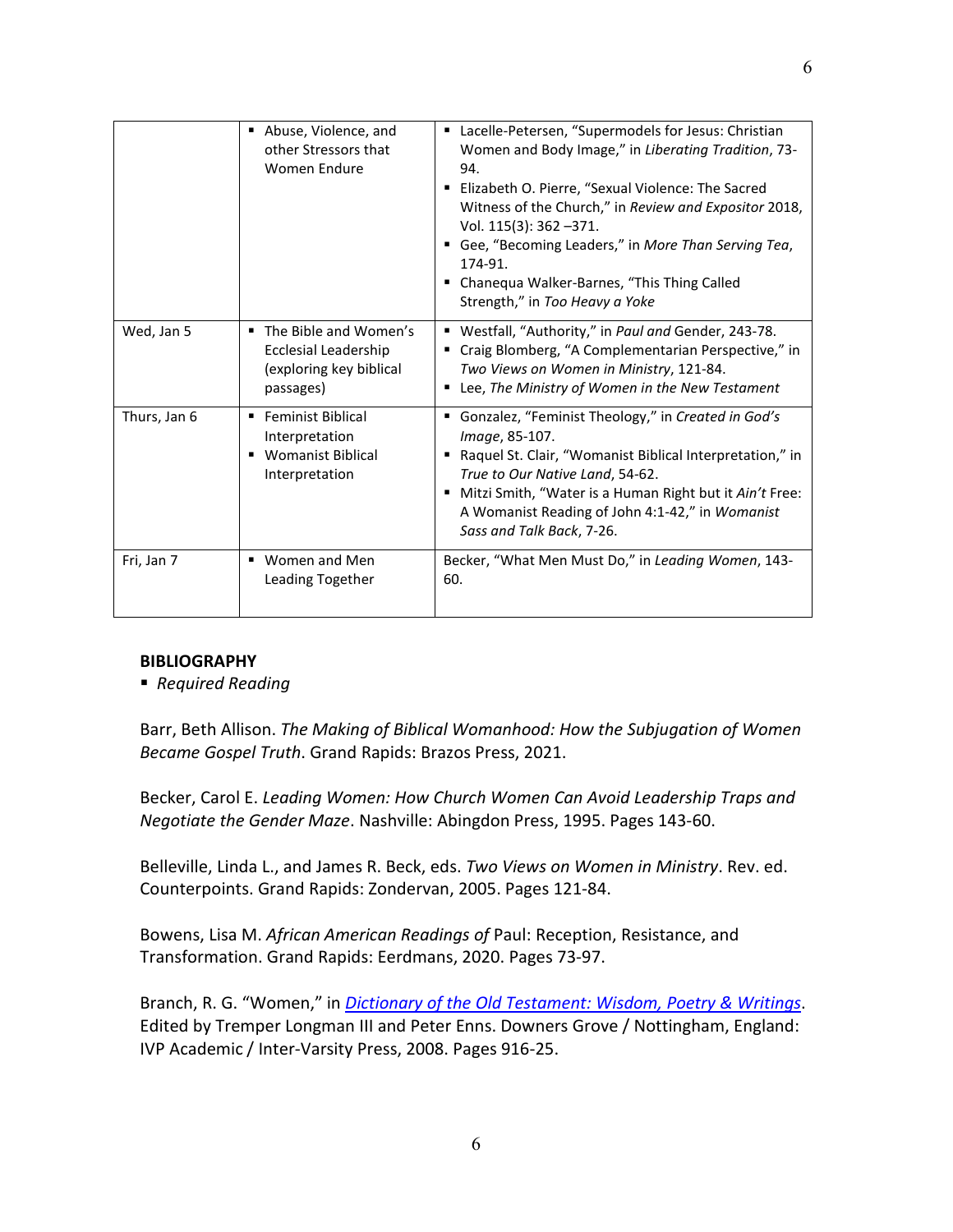Cohick, Lynn H. "Women, Children, and Families in the Greco-Roman World," in *The World of the New Testament: Cultural, Social, and Historical Contexts*. Edited by Joel B. Green and Lee Martin McDonald. Grand Rapids: Baker Academic, 2013. Pages 179-87.

Deasy, "Reframing the Issue: Women's Ordination in the ECC"

Gee, Tracy. "Becoming Leaders." In *More Than Serving Tea: Asian American Women on Expectations, Relationships, Leadership and Faith*, edited by Nikki A. Toyama-Szeto. Downers Grove, IL: IVP, 2006. Pages 174-91.

Gonzalez, Michelle A. *Created in God's Image: An Introduction to Feminist Theological Anthropology*. Maryknoll: Orbis Books, 2007. Pages 85-107.

LaCelle-Peterson, Kristina. *Liberating Tradition: Women's Identity and Vocation in Christian Perspective*. Grand Rapids: Baker Academic, 2008.Pages 73-94.

Lee, Dorothy A. *The Ministry of Women in the New Testament: Reclaiming the Biblical Vision for Church Leadership*. Grand Rapids: Baker Academic, 2021.

MacHaffie, Barbara J. *Her Story: Women in Christian Tradition.* Philadelphia: Fortress Press, 1986. Pages 129-65/

Pierre, Elizabeth O. "Sexual Violence: The Sacred Witness of the Church," in *Review and Expositor* 2018, Vol. 115(3): 362 –371.

Mitzi J. *Womanist Sass and Talk Back: Social (in)Justice, Intersectionality, and Biblical Interpretation*. Eugene, Oregon: Cascade Books, 2018. Pages 7-26.

St. Clair, Raquel. "Womanist Biblical Interpretation," in *True to Our Native Land: An African American New Testament Commentary*. Edited by Brian K. Blount, Cain Hope Felder, Clarice J. Martin, and Emerson B. Powery. Minneapolis: Fortress Press, 2007. Pages 54-62.

Walker-Barnes, Chanequa. *Too Heavy a Yoke: Black Women and the Burden of Strength*. Eugene, Oregon: Cascade Books, 2014.

Westfall, Cynthia Long. *Paul and Gender: Reclaiming the Apostle's Vision for Men and Women in Christ*. Grand Rapids: Baker Academic, 2016. Pages 243-78.

### *Recommended Reading*

Benckhuysen, Amanda W. *The Gospel According to Eve*: A History of Women's Interpretation. Downers Grove: IVP Academic, 2019.